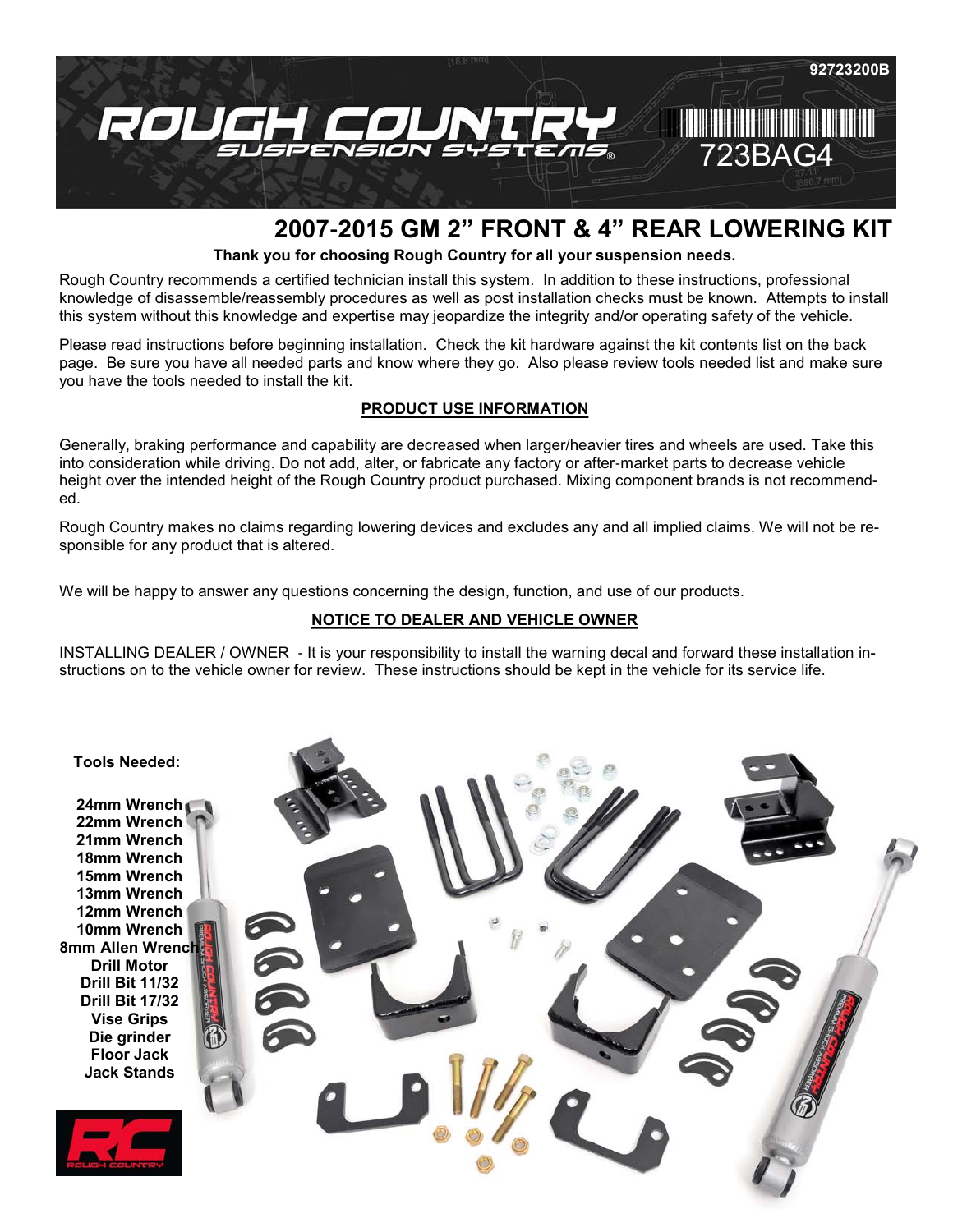#### **FRONT INSTALLATION INSTRUCTIONS**

- 1. Lift the front of the vehicle using a jack and support the vehicle with jack stands, so that the front wheels are off the ground
- 2. Remove the front tires/wheels., using a 21mm deep well socket
- 3. Loosen the (3) nuts on top of the strut using an 18mm wrench as shown in **Photo 1**. Do not remove nuts completely.
- 4. Remove lower strut bolts using a 15mm wrench as shown in **photo 2**.



- 5. Remove them bolt clips from the strut as shown in **Photo 3**.
- 6. Use disc sander on the front right corner relative to the front of vehicle and grind corner off bar pin to fit as shown in **Photo 4**.





- 7. Position the strut to bottom of the control arm. Using the provided 1/4" spacer, place between control arm and bar pin as shown in **photo 5**. Flat side of plate will face the inside of vehicle as shown.
- 8. Using the provided 7/16" grade 9 bolts, nuts and washers install as shown in **Photo 6**. Using a 5/8" & 11/16", **torque 60 ft/lbs.**



- 9. Retighten upper strut bolts to correct torque spec with 18mm wrench. Install the wheels / tires, using a 21mm deep well socket. Repeat steps 3-9 on Driver Side.
- 10. Jack up the vehicle and remove the jack stands. Lower the vehicle to the floor and torque all bolts to factory specifications.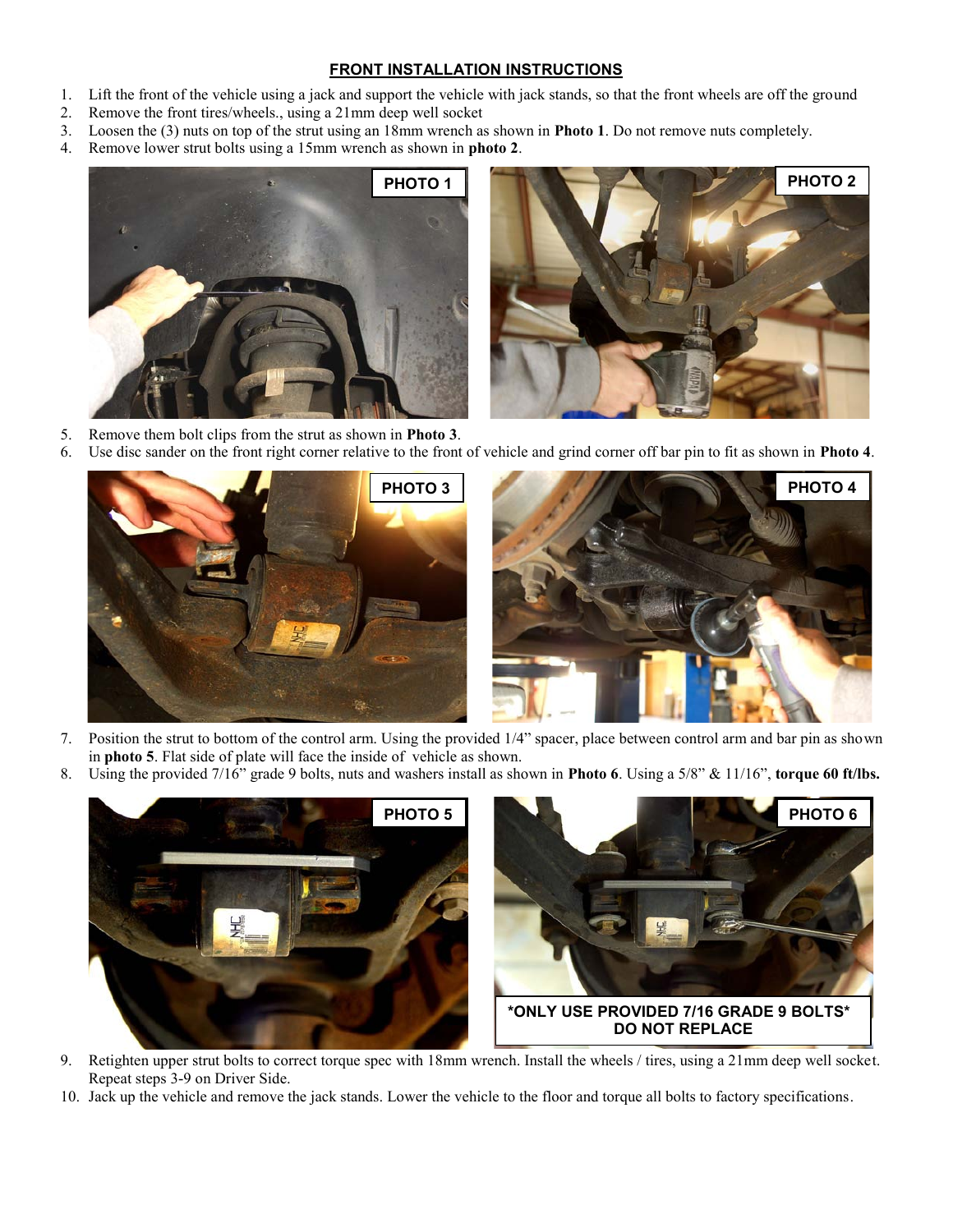#### **FRONT INSTALLATION INSTRUCTIONS**

- 1. Lift the front of the vehicle using a jack and support the vehicle with jack stands, so that the front wheels are off the ground
- 2. Remove the front tires/wheels., using a 21mm deep well socket



- 3. Starting on the driver side, remove the ABS sensor bracket from the top of the knuckle using a 10mm socket. **See Photo 1**. Next remove the ABS wire from the plastic clip. Remove the bracket from the control arm using a 10mm wrench. **See Photo 2**.
- 4. Using a 21mm wrench remove the tie-rod nut and strike the side of the mount to dislodge the taper lock on the tie-rod. **See Pho-**
- **to 3**. 5. Remove the brake caliper from the factory knuckle using a 18mm socket. **See Photo 4**. Hang or tie the caliper out of the way.





- 6. Remove the ABS sensor from the bearing assemble using a 8mm allen wrench. **See Photo 5**.
- 7. Remove the upper ball joint nut using a 18mm wrench, strike the knuckle on the side to dislodge the ball joint. **See Photo 6**.



## **REAR INSTALLATION INSTRUCTIONS**

- 1. Lift the rear of the vehicle using a jack and support the vehicle with jack stands, so that the rear wheels are off the ground.
- 2. Remove the rear tires/wheels., using a 21mm deep well socket.
- 3. Remove bump stop. Using a cutoff wheel, cut all 4 sides of the bump stop and remove as shown in **Photo 1**.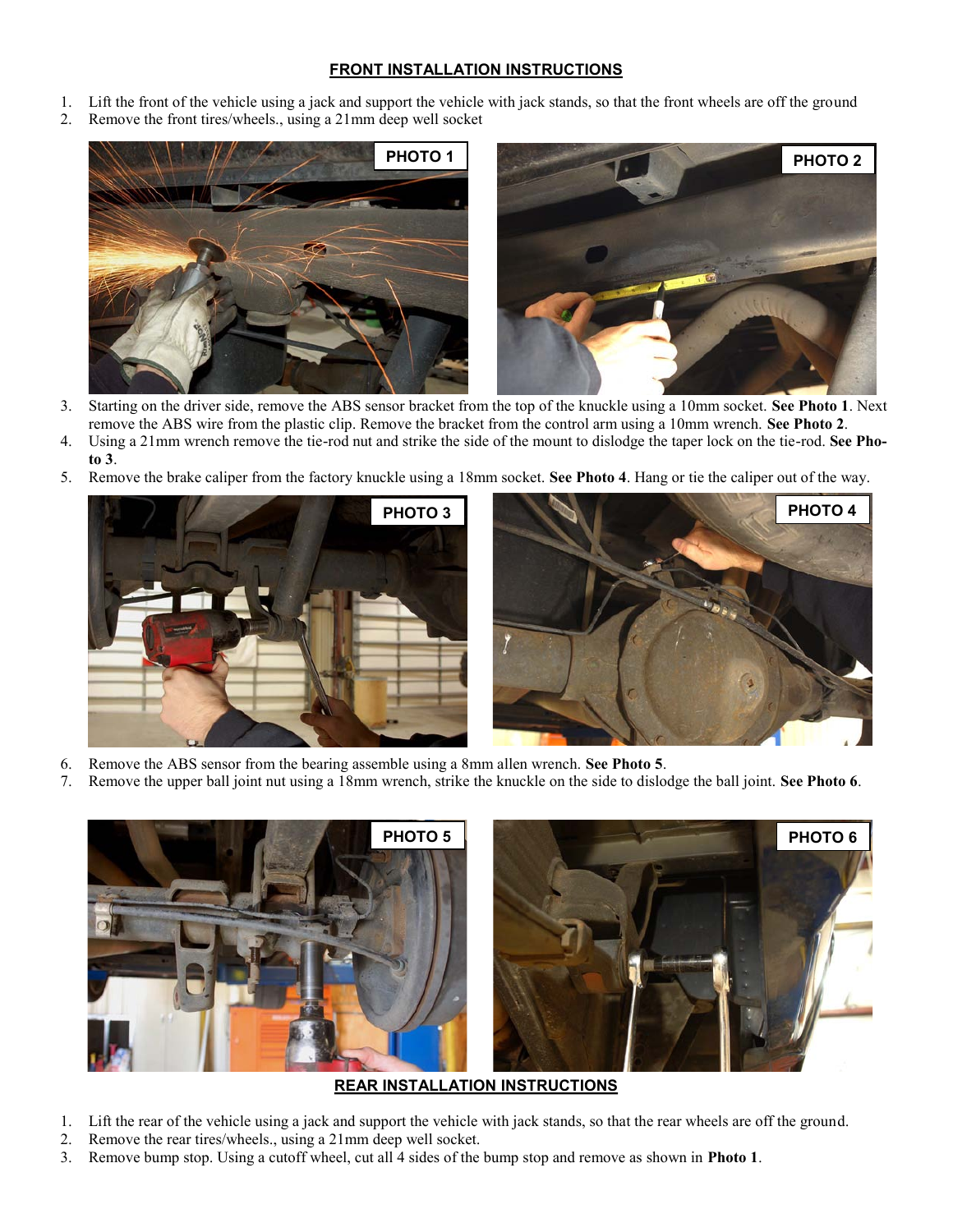

- 13. As shown in **Photo 7,** using a 15mm wrench and vise grips on the end of the pin, remove the ubolt plate and bolt.
- 14. After removing plate, flip bolt in insert on the opposite side as shown in **Photo 8.**
- 15. Using a 15mm and vise grips, re-tighten pin into the shown position in **Photo 9.**



- 16. Install Socket Head Bolt and nut into the plate as shown in **Photo 10. \*note direction of plate when placing bolt\***
- 17. Using a 9/16 wrench and 5/16 Allen wrench, tighten bolt in place. **Photo 11**



18. Using 21mm socket and wrench, remove the stock shackle and retain stock hardware. **Photo 12**

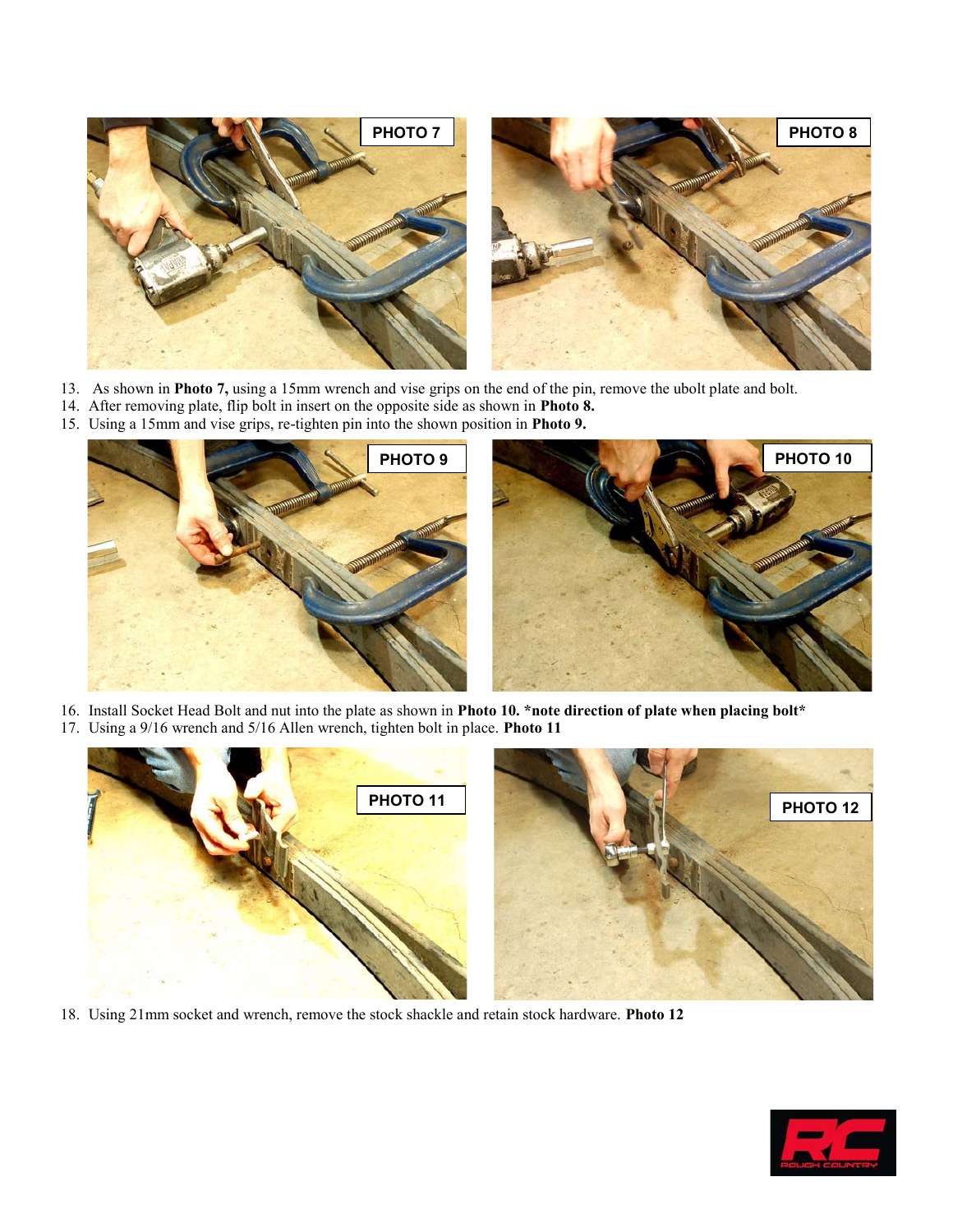- 19. Using a die-grinder or air chisel remove the three factory rivets on the hanger bracket. **See Photo 13.**
- 20. Use a 15mm socket to remove the top rear bolt on the hanger bracket. **See Photo 14.**



- 21. Drill out the three rivet holes to 17/32" (clearance for a 1/2" bolt). **See Photo 15.**
- 22. Install the new hanger bracket on the frame, insert the factory bolt in the top rear hole and hand tighten. Use the supplied  $1/2$ " x 1 1/4" long bolts, washers, and nuts for the other three holes in the hanger bracket. Tighten 1/2" bolts with a 3/4" socket and wrench and the stock bolt with a 15mm socket. **See Photo 16.**



- 23. Reinstall the driver leaf spring using the stock bolts with axle on top side of leaf. You will need the 24mm wrench with the 12mm on end and the 21mm wrench with 10 mm on end. Tighten to correct torque spec.
- 24. Install the factory shackle in the lower hole of the hanger bracket, using the stock hardware and previous wrenches used. **See Photo 17**. The lower hole is a 4" drop in the rear and the upper hole of the hanger bracket is a 4.5" drop.
- 25. On the drivers side frame, remove the e brake cable hanger using a 13mm socket.
- 26. Install the provided axle saddle with the spring hole positioned to the front of the truck .. **See Photo 18.**



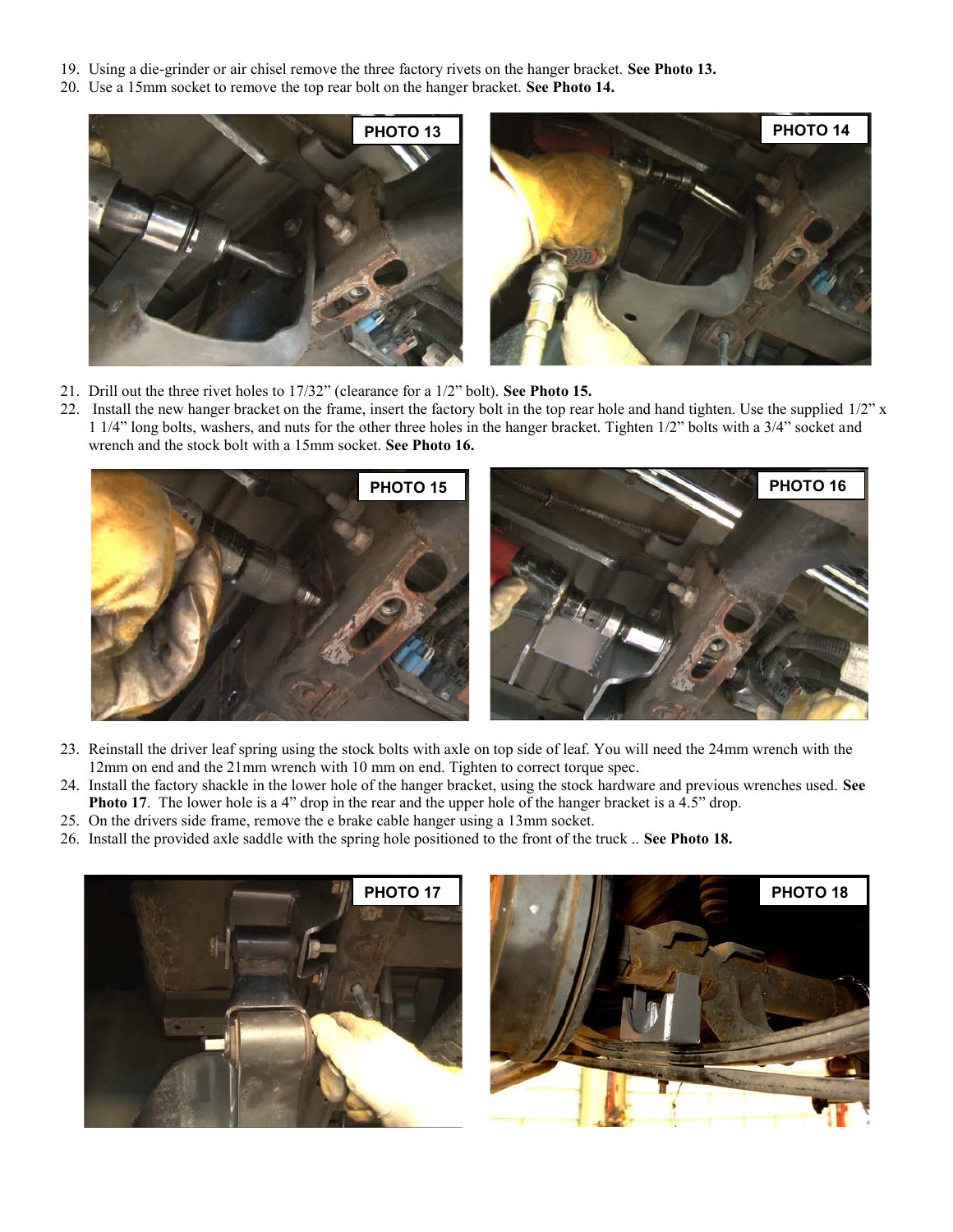- 27. Place the u-bolt plate with bolt head side in axle as indicated in **Photo 19.**
- 28. Install the provided u-bolts and new bottom plate as shown in **Photo 19 and Photo 20.**



- 29. Using a 22 mm socket, install and tighten nuts to the u-bolt to correct torque. **See Photo 21**
- 30. Repeat steps 3-25 for passenger side.
- 31. Reinstall the brake line bracket to the axle using a 13mm wrench.
- 32. Reinstall the bolt in the e-brake hanger on the drivers side frame using a 13mm wrench.
- 33. Install the new 2.0 shocks with existing hardware with a 21mm wrench and a 21mm socket. **Photo 22 & 23.**



- 34. If truck was equipped , reinstall the factory hitch.
- 35. Install the rear tires/wheels., using a 21mm deep well socket.
- 36. Remove all jack stands.
- 37. Lower vehicle and follow post installation instructions below.